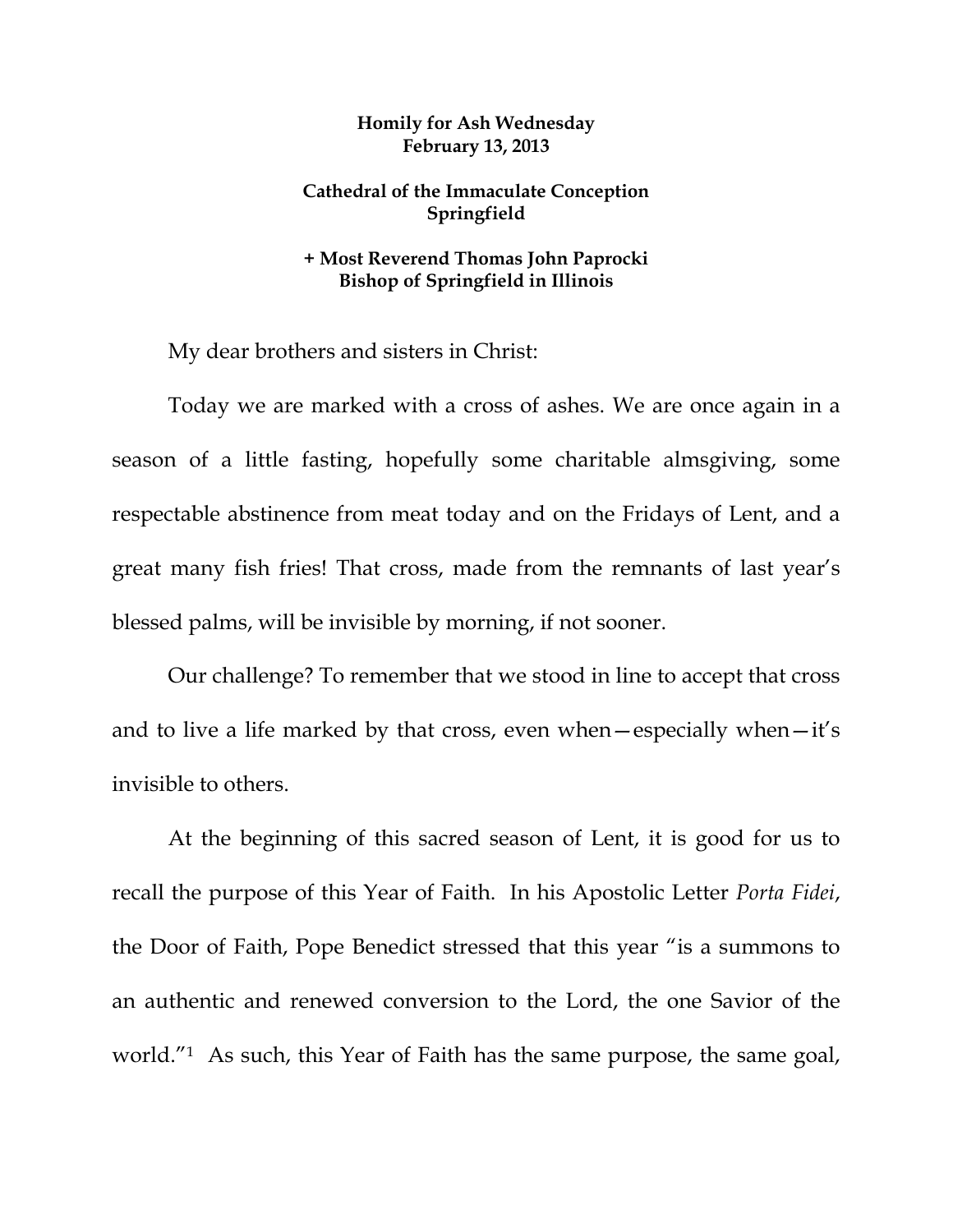as these coming forty days of Lent; both are given to us as a profound opportunity to renew our attachment to the Lord Jesus Christ.

 As we turn back to the Lord with ever greater devotion in this sacred season, especially on this Ash Wednesday, we must remember what the Holy Father also wrote:

One thing that will be of decisive importance in this Year is retracing the history of our faith, marked as it is by the unfathomable mystery of the interweaving of holiness and sin. While the former highlights the great contribution that men and women have made to the growth and development of the community through the witness of their lives, the latter must provoke in each person a sincere and continuing work of conversion in order to experience the mercy of the Father which is held out to everyone.<sup>2</sup>

In this Year of Faith, in this season of Lent, we must prayerfully examine our lives and search for those signs of both holiness and sin. We must seek to attune our ears to hear the Lord's summons to "return to me with your whole heart, with fasting, and weeping, and mourning," to enter through the door of faith that leads to his mercy (Joel 2:12).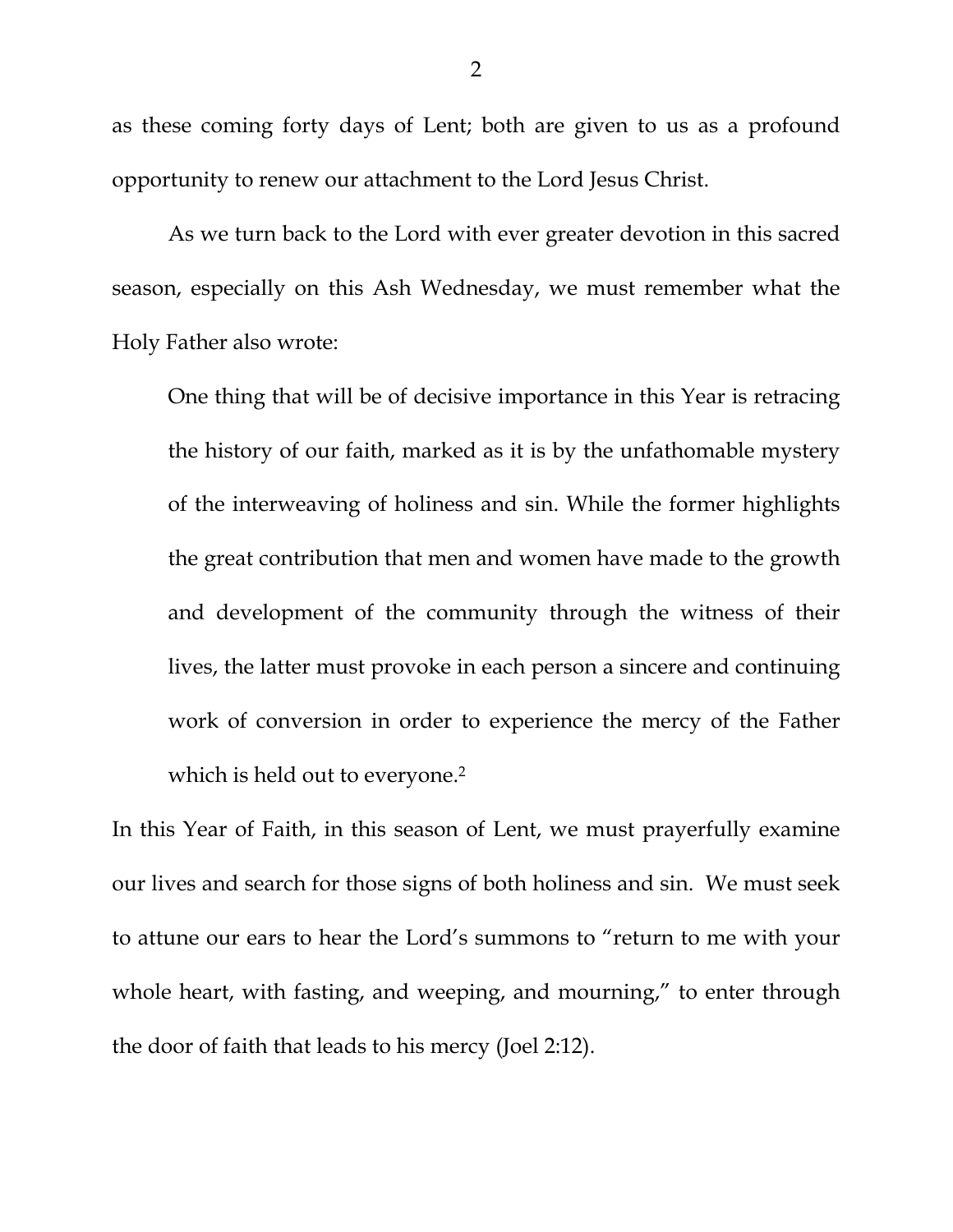We must never forget that we are sinners, but we must also never forget the Lord's desire to forgive the sins of his repentant children. Yes, we have indeed sinned; we have done what is evil in the sight of God, and we do well to acknowledge our guilt and implore the Lord's mercy (cf. Psalm 51:6). He has called us back to himself and given us the means of reconciliation. However great and manifold the number of our sins may be, so much greater is the mercy of God; no sin is beyond his love!

 This humble confidence in the Lord's gracious kindness has led us to cry out before his altar with the very words He has given to us in Psalm 51:

Have mercy on me, O God, in your goodness;

in the greatness of your compassion wipe out my offense.

Thoroughly wash me from my guilt

and of my sin cleanse me (Psalm 51:3-4).

Let us not shy away from His love, but let us instead hasten to receive the gift of His forgiveness, the gift beyond all compare!

 When he reflected on this Psalm that King David wrote in true sorrow for his great sins, Saint John Fisher said that our souls can be compared to a tablet, to a slate, on which nothing is written. Though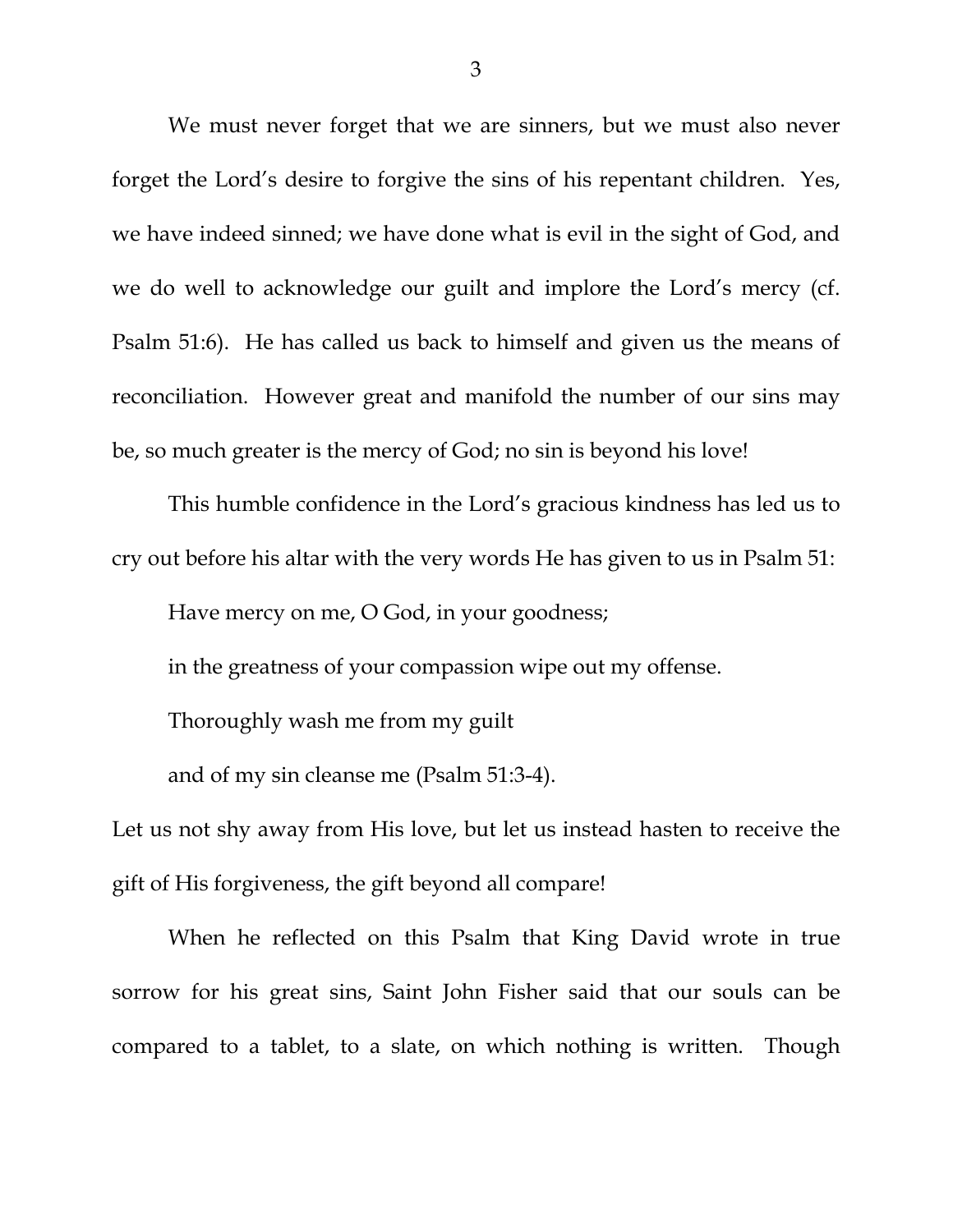nothing is yet written on it, it is marked and scuffed by our many sins and lacks the beauty God intends for it. Therefore, the holy Bishop says:

…it is necessary that it should be scraped, washed, and wiped. It shall be scraped by the inward sorrow and compunction of the heart when we are sorry for our sin; it shall be washed with tears from our eyes when we acknowledge and confess our sin; and lastly, it will wiped and made clean when we try to make amends and do satisfaction by good deeds for our sins. These three things come without doubt from the gracious pity of God: you are sorry for your sins – it is a gift of almighty God; you acknowledge your sin by weeping and wailing for it - it is a gift of almighty God; you are active in good works to do satisfaction – this also is a gift of almighty God.3

If we offer our souls to God, he can take the tarnished tablet of our soul and make of it a *tabula rasa*, a clean slate, on which He can paint the beautiful image of His love in Christ.

May God give us this grace. Amen.